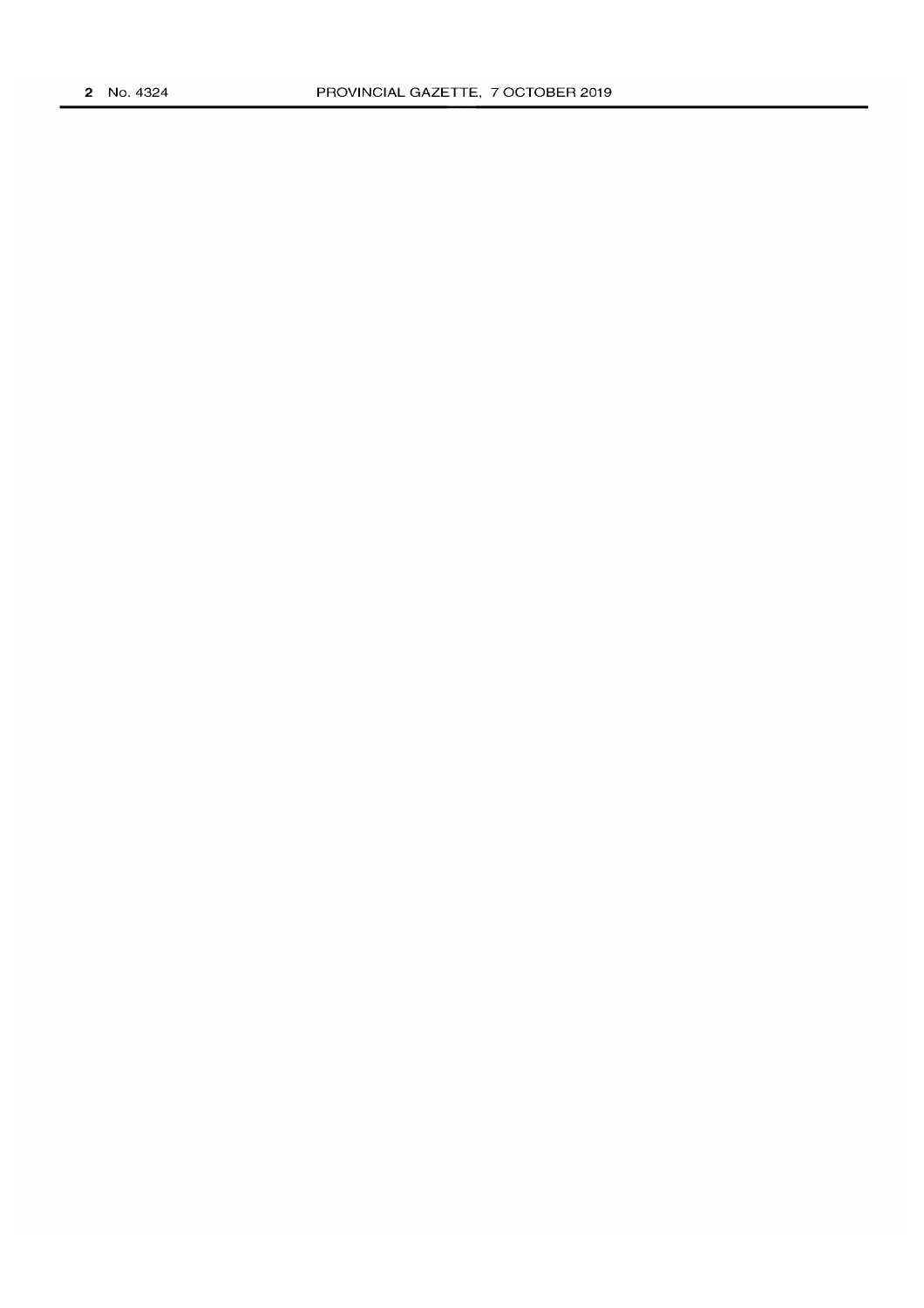## **CONTENTS**

|            |                                                                                                                                                                                                                   | Gazette<br>No. | Page<br>No. |
|------------|-------------------------------------------------------------------------------------------------------------------------------------------------------------------------------------------------------------------|----------------|-------------|
|            | <b>PROVINCIAL NOTICES • PROVINSIALE KENNISGEWINGS</b>                                                                                                                                                             |                |             |
| 283        | Spatial Planning and Land Use Management Act (16/2013): Erf 275, Sunridge Park, Port Elizabeth, Eastern                                                                                                           | 4324           | 12          |
| 284        | Spatial Planning and Land Use Management Act (16/2013): Erf 1014, Westering, Port Elizabeth, Eastern                                                                                                              | 4324           | 12          |
| 285<br>286 | Spatial Planning and Land Use Management Act (16/2013): Erf 67, Kabega, Port Elizabeth, Eastern Cape<br>Local Government: Municipal Property Rates Act, 2004 (Act 6/2004): Matatiele Municipality: Notice Calling | 4324           | 12          |
|            |                                                                                                                                                                                                                   | 4324           | 13          |
| 287<br>288 | Cooperative Governance and Traditional Affairs in the Province of the Eastern Cape: Notification of                                                                                                               | 4324           | 13          |
|            |                                                                                                                                                                                                                   | 4324           | 14          |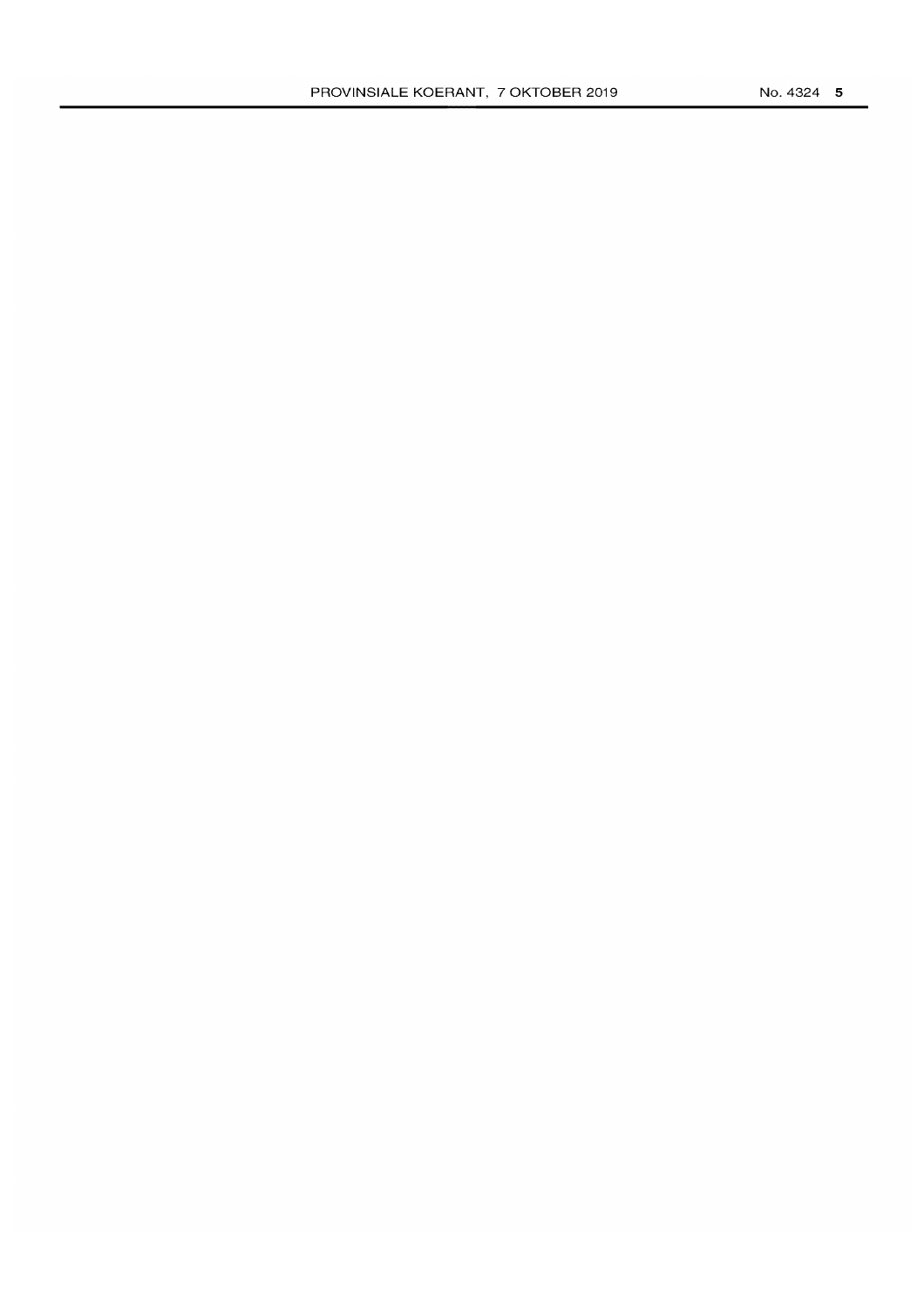$\bar{\mathcal{A}}$ 

 $\hat{\phantom{a}}$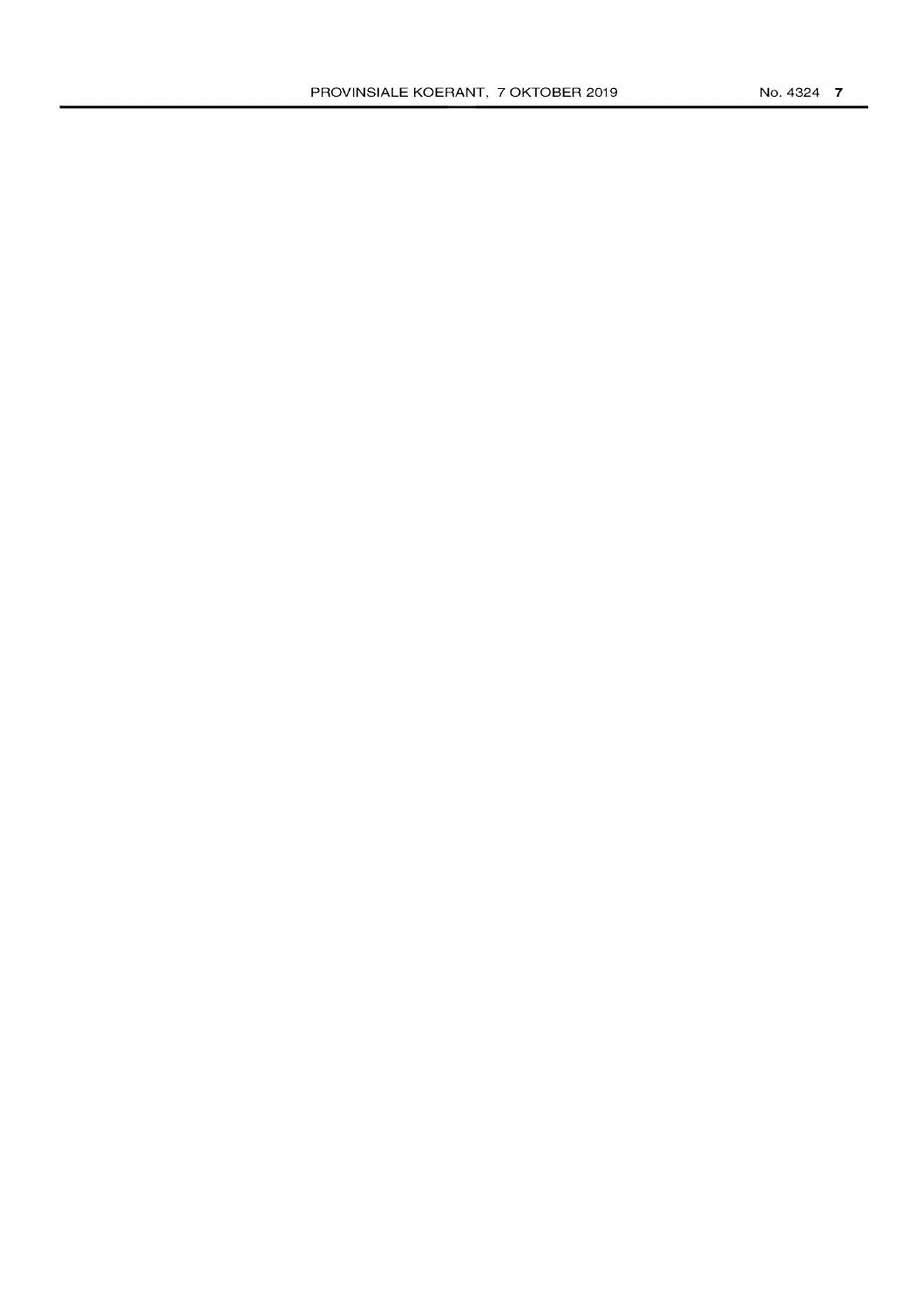$\Box$ 

 $\overline{\phantom{a}}$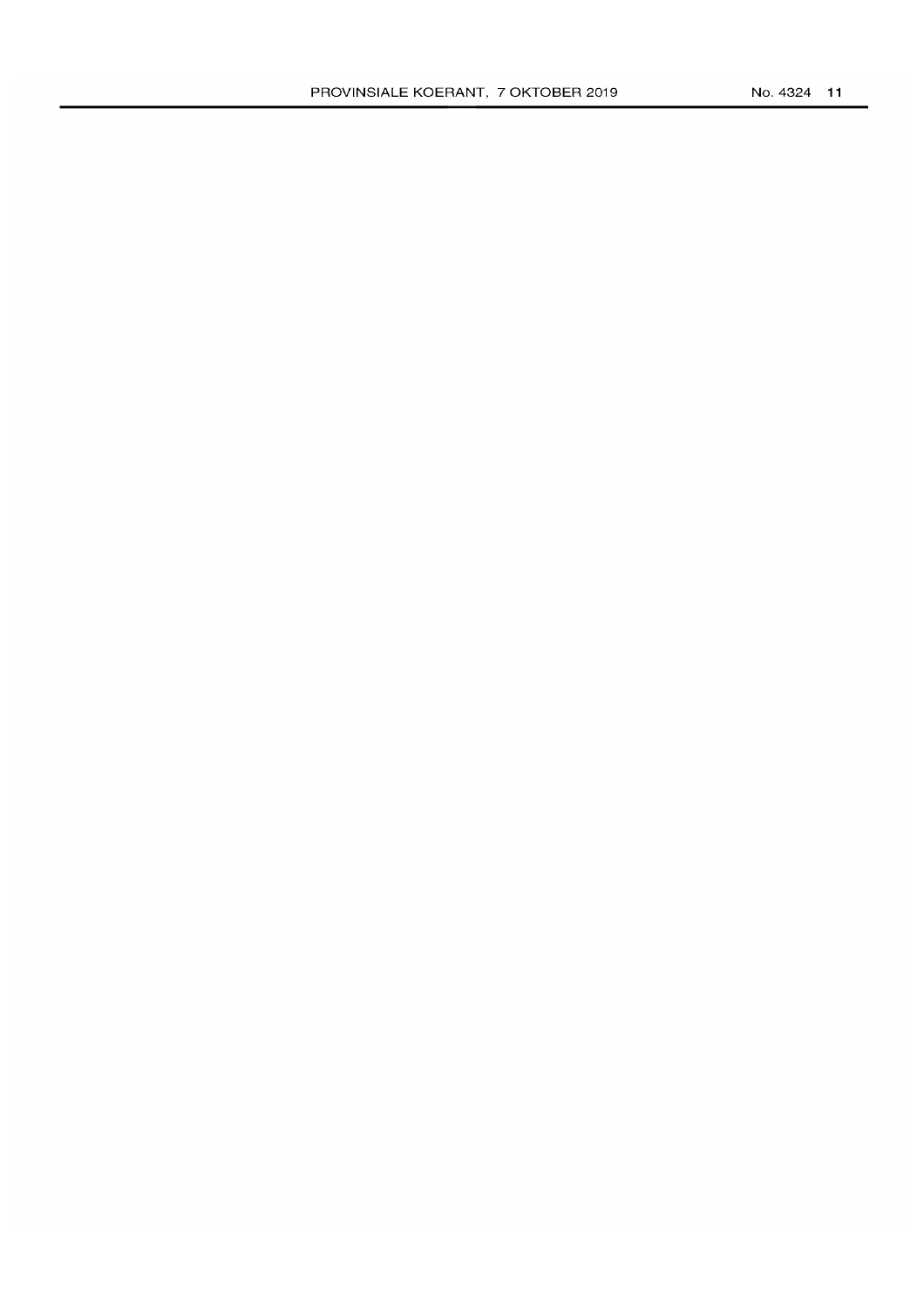# PROVINCIAL NOTICES • PROVINSIALE KENNISGEWINGS

### PROVINCIAL NOTICE 283 **OF** 2019

#### NELSON MANDELA BAY MUNICIPALITY (EASTERN CAPE)

Removal of Restrictions in terms of the Spatial Planning and Land Use Management Act, 2013 (Act 16 of 2013)

ERF 275 SUNRIDGE PARK, PORT ELIZABETH, EASTERN CAPE

Under Section 47 of the Spatial Planning and Land Use Management Act, 2013 (Act 16 of 2013) and upon instructions by the Local Authority, a notice is hereby given that conditions C5. (b) and (d) contained in Deed of Transfer No T 48245/2015 applicable to Erf 275 Sunridge Park are hereby removed.

#### PROVINCIAL NOTICE 284 **OF** 2019

#### NELSON MANDELA BAY MUNICIPALITY (EASTERN CAPE)

Removal of Restrictions in terms of the Spatial Planning and Land Use Management Act, 2013 (Act 16 of 2013)

### ERF 1014 WESTERING, PORT ELIZABETH, EASTERN CAPE

Under Section 47 of the Spatial Planning and Land Use Management Act, 2013 (Act 16 of 2013) and upon instructions by the Local Authority, a notice is hereby given that conditions B5(b) and (d) contained in Deed of Transfer No T15615/2002 applicable to Erf 1014 Westering are hereby removed.

#### PROVINCIAL NOTICE 285 **OF** 2019

### **NELSON MANDELA BAY MUNICIPALITY (EASTERN CAPE)**

Removal of Restrictions in terms of the Spatial Planning and Land Use Management Act, 2013 (Act 16 of 2013)

ERF 67 KABEGA, PORT ELIZABETH, EASTERN CAPE

Under Section 47 of the Spatial Planning and Land Use Management Act, 2013 (Act 16 of 2013) and upon instructions by the Local Authority, a notice is hereby given that conditions B.5(b) and (d) contained in Deed of Transfer No T7282/2018 applicable to Erf 67 Kabega are hereby removed.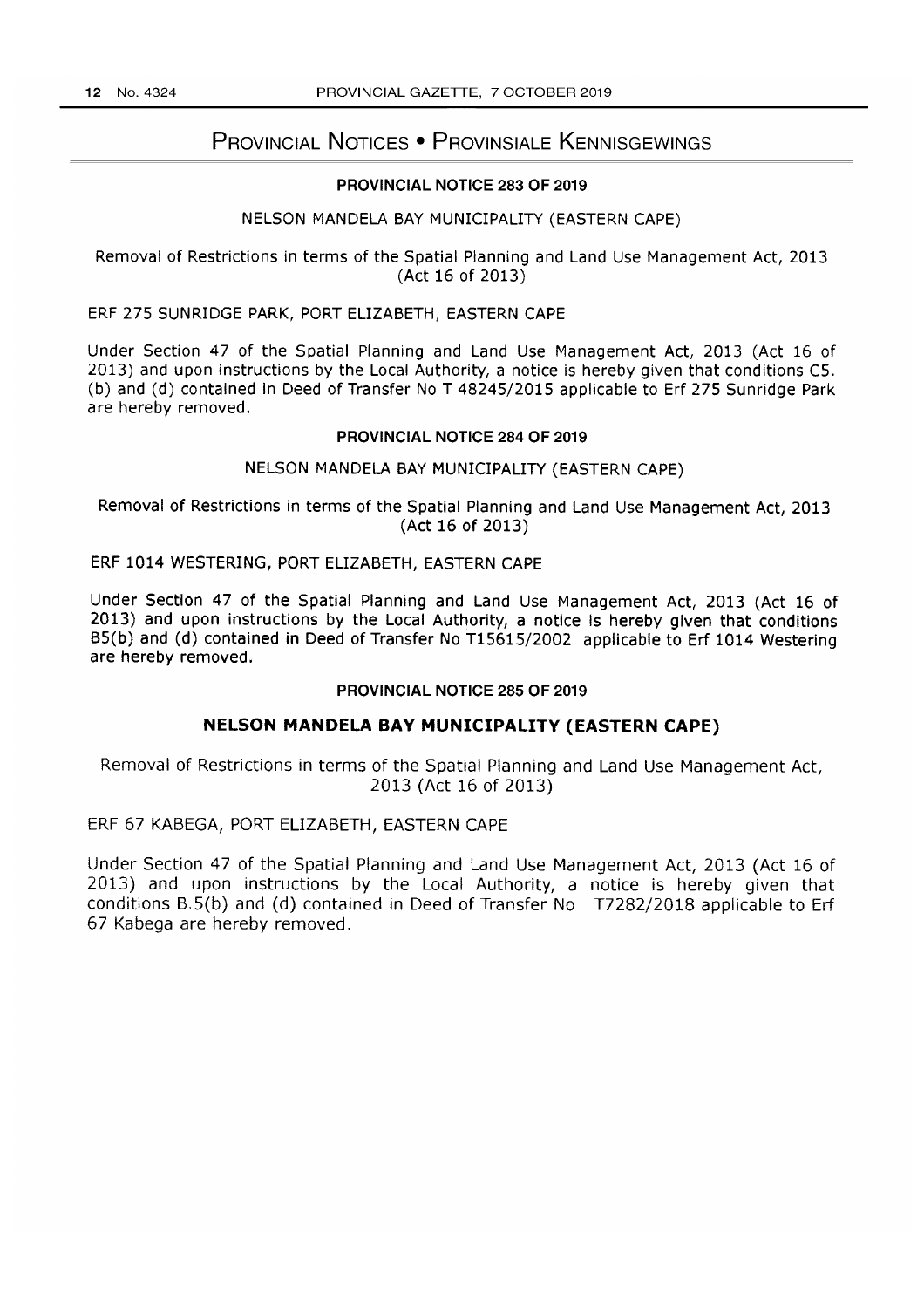### PROVINCIAL NOTICE 286 OF 2019



| That is the same in the paper |
|-------------------------------|
| <b>SUPRATA</b>                |
| and for a set-                |
| 人の性能についてない                    |
| Tel: 30 J.C. 2.3115           |
| Fax: Lond's Cool              |

#### MATATIELE MUNICIPALITY NOTICE CALLING FOR THE INSPECTION OF SUPPLEMENTARY VALUATION ROLL

Notice is hereby given in terms of section 49(1) (a) (i) read with section 78(2) of the Local Government: Municipal Property Rates Act, 2004 (Act 6/2004), hereinafter referred to as the "Act'", that the supplementary valuation roll for the Financial years  $2018 - 2019$  is open for public inspection at the Municipal Offices, from the  $09<sup>th</sup>$  of September 2019 to the 11<sup>th</sup> October 2019.

Office 102 Main Street, Matatiele Municipal Offices

In addition, the Supplementary valuation roll is available on website address: www.matatiele.gov.za

An invitation is hereby made in terms of Section 49 (I) (a) (ii) of the Act that any owner of property or other person who so desires should lodge an objection with the Municipal Manager in respect of any matter reflected in, or omitted from the supplementary valuation roll as such.

The form for the lodging of an objection is obtainable at all Revenue offices of Matatiele Local Municipality.

The completed forms addressed to the Municipal Manager must be returned to the addressed and for the attention of the people indicated:

Municipal BTO office - Mountain View section

The closing date for objections is the 11th of October 2019 at 16hOO.

For further enquiries please contact Miss Matelile Mokhesi 039 737 8188

Dr, D.C.T. Nakin Municipal Manager 29 August 2019

#### PROVINCIAL NOTICE 287 OF 2019

#### BUFFALO CITY METROPOLITAN MUNICIPALITY (EASTERN CAPE)

Removal of restrictions in terms of the Spatial Planning and Land Use Management Act No. 16 of 2013:

#### ERF 11552, EAST LONDON

In terms of Section 47(1) of the Spatial Planning and Land Use Management Act No. 16 of 2013, read with Section 59 of the Buffalo City Metropolitan Municipal Spatial Planning and Land Use Management Bylaw of 2016, approval has been granted for the removal of restrictive title conditions B.3. (a), (b), (c), (d) & C.2 found in Deed of Transfer No. T1 013/2011, pertaining to Erf 11552 East London.